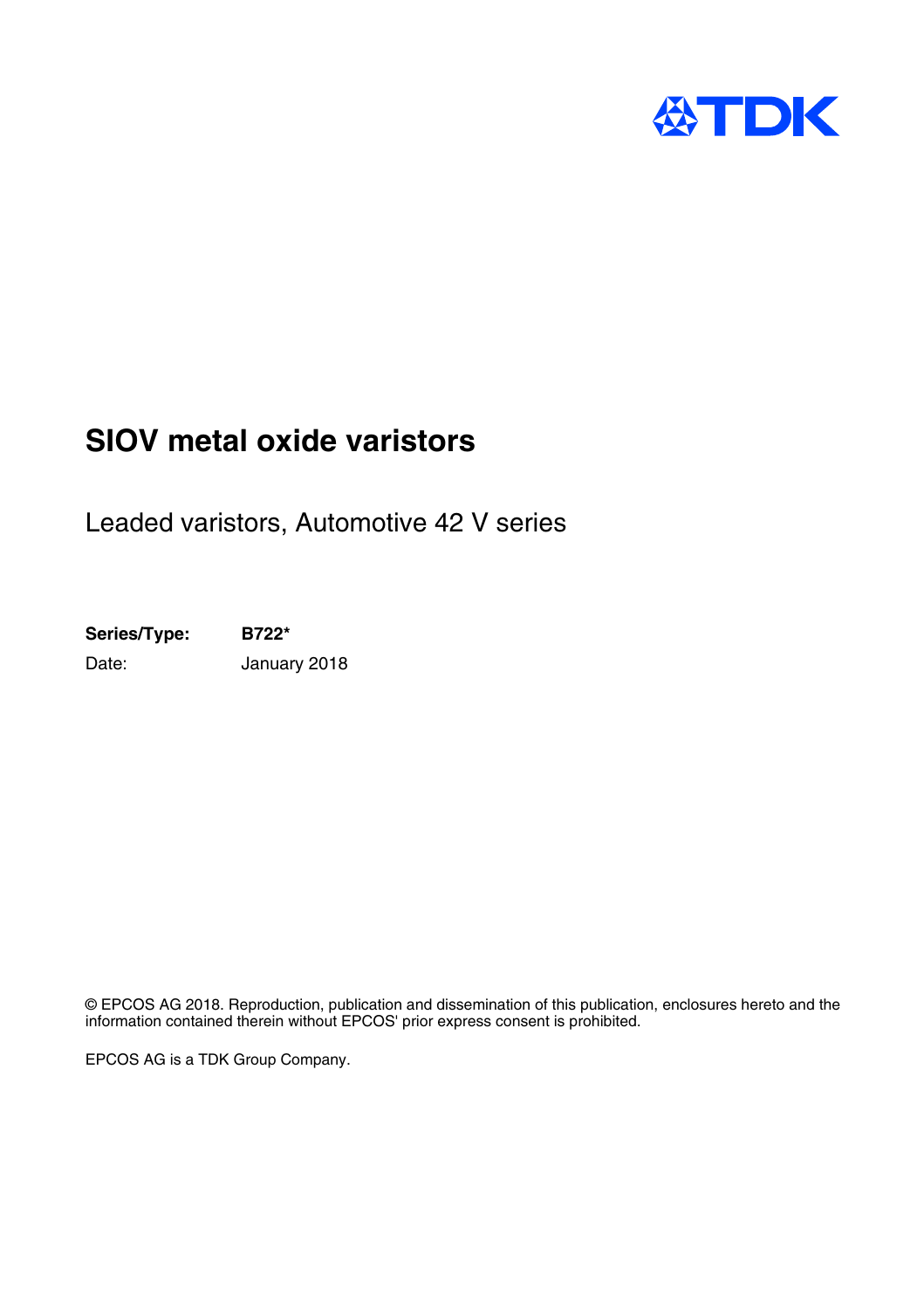

**Leaded varistors B722** 

#### **Automotive series for 42 V**

#### **Construction**

- Round varistor element, leaded
- Coating: phenolic resin
- Terminals: tinned wire

## **Features**

- Automotive series for 42 V supply systems
- $\blacksquare$  This series complies with the electrical requirements for the new 42 V board net as specified in draft standard ISO/TC22 WD42V-1E
- Stable protection level, minimum leakage current
- $\blacksquare$  High resistance to cyclic temperature stress: 1000 cycles
- $\blacksquare$  High operating temperature up to 125 °C
- All types are AEC-Q200 qualified

## **Delivery mode**

- Bulk (standard), taped versions on reel or in Ammo pack upon request.
- For further details refer to chapter "Taping, packaging and lead configuration" for leaded varistors.

#### **General technical data**

| Climatic category     | to IEC 60068-1 | 40/125/56 |    |
|-----------------------|----------------|-----------|----|
| Operating temperature |                | $-40+125$ | ்С |
| Storage temperature   |                | $-40+150$ | °C |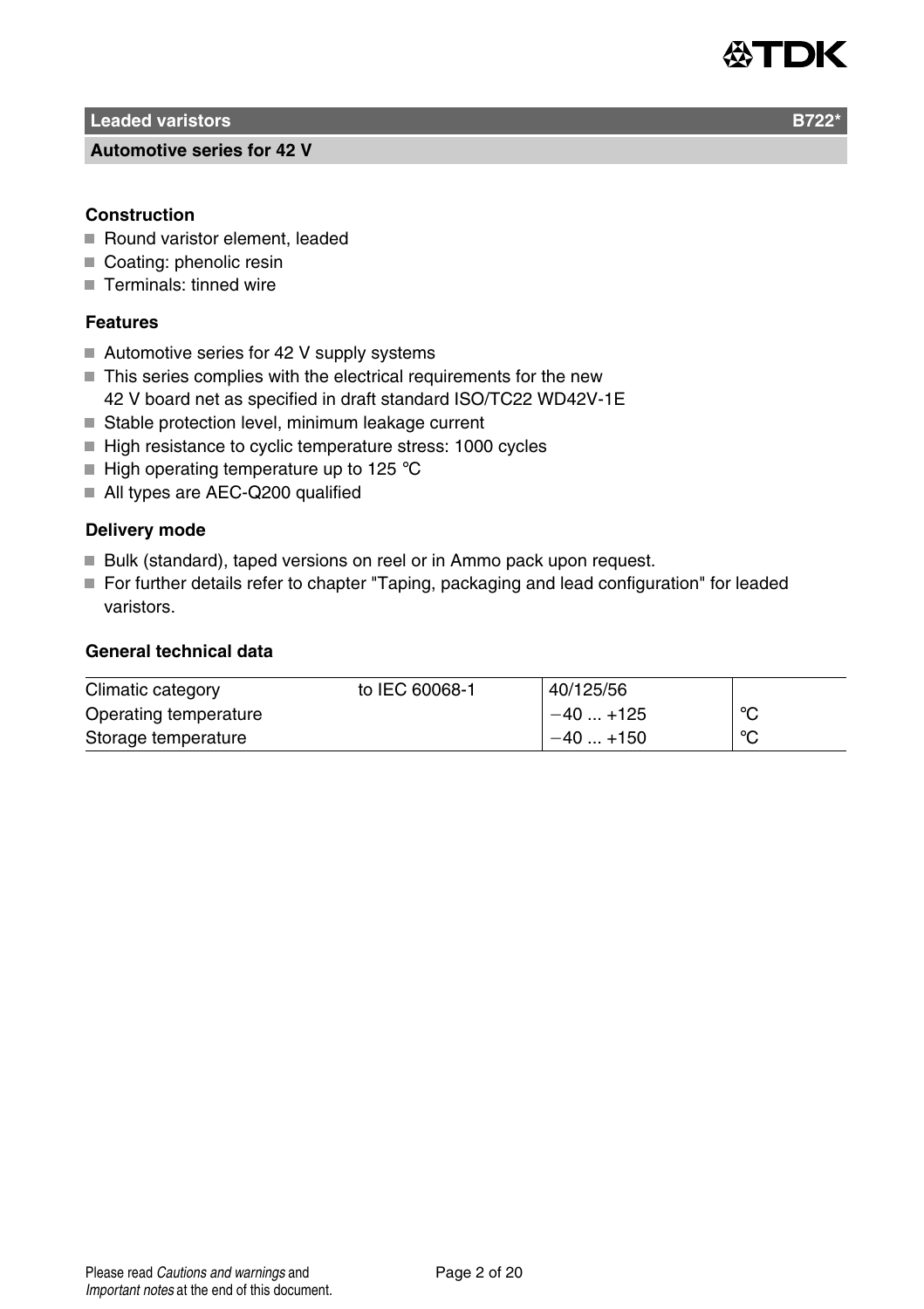

**Automotive series for 42 V**



# **Electrical specifications and ordering codes**

# **Maximum ratings (** $T_A$  **= 125 °C)**

| Ordering code       | Type           | $\mathsf{V}_{\mathsf{RMS},\,\mathsf{op},\,\mathsf{max}}$ | 2)<br>$V_{op. max}$ | 3)<br>max, dyn | $W_{\text{max}}$ | $P_{\text{max}}$ |
|---------------------|----------------|----------------------------------------------------------|---------------------|----------------|------------------|------------------|
|                     | (untaped)      |                                                          |                     |                | $(2 \text{ ms})$ |                  |
|                     | SIOV-          | $\mathsf{V}_\mathsf{DC}$                                 | $V_{DC}$            | $V_{DC}$       | J                | w                |
| 42-V supply systems |                |                                                          |                     |                |                  |                  |
| B72207S1390K201     | S07V42AUTOS2D1 | 48                                                       | 50                  | 58             | 3.0              | 0.02             |
| B72210S1390K501     | S10V42AUTOS5D1 | 48                                                       | 50                  | 58             | 6.4              | 0.05             |
| B72214S1390K501     | S14V42AUTOS5D1 | 48                                                       | 50                  | 58             | 13.0             | 0.10             |
| B72220S1390K501     | S20V42AUTOS5D1 | 48                                                       | 50                  | 58             | 37.0             | 0.20             |

1) Root-mean-square value of max. DC operating voltage incl. ripple

2) Peak value of max. DC operating voltage incl. ripple

3) Max. dynamic overvoltage as per ISO/TC22 WD24V-1E,  $t_s \le 400$  ms

# **Characteristics (T<sup>A</sup> = 25** °**C)**

| Ordering code       | Type<br>(untaped)<br>SIOV- | V.<br>'1 mA) | $\Delta V_{\nu}$<br>(1 mA)<br>% | $V_{c,max}$<br>$(i_c)$ | $I_c$<br>A | $C_{typ}$<br>$(1$ kHz)<br>nF |
|---------------------|----------------------------|--------------|---------------------------------|------------------------|------------|------------------------------|
| 42-V supply systems |                            |              |                                 |                        |            |                              |
| B72207S1390K201     | S07V42AUTOS2D1             | 68           | ±10                             | 135                    | 2.5        | 0.90                         |
| B72210S1390K501     | S10V42AUTOS5D1             | 68           | ±10                             | 135                    | 5.0        | 2.10                         |
| B72214S1390K501     | S14V42AUTOS5D1             | 68           | ±10                             | 135                    | 10.0       | 3.55                         |
| B72220S1390K501     | S20V42AUTOS5D1             | 68           | ±10                             | 135                    | 20.0       | 6.75                         |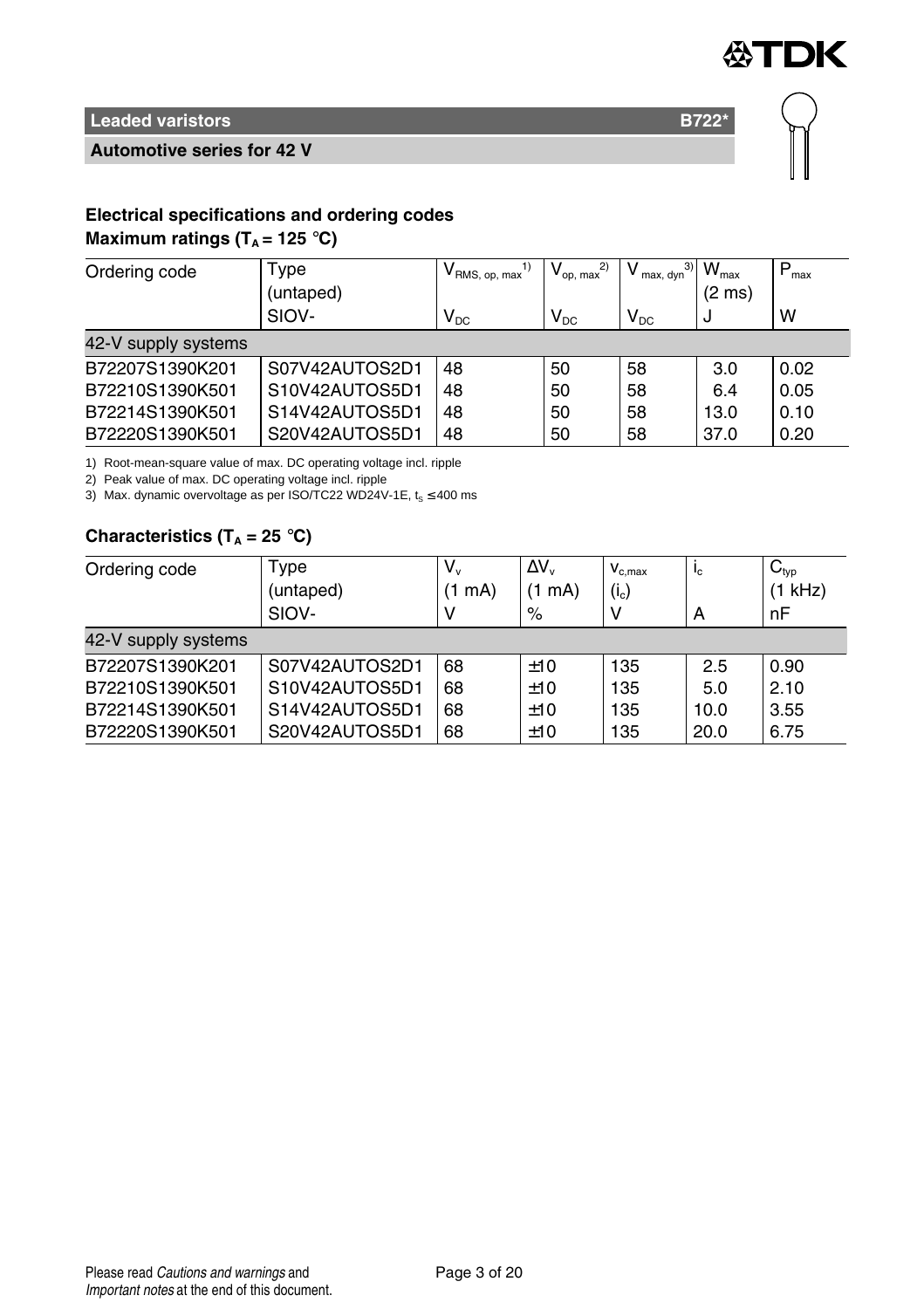



**Leaded varistors B722\* Automotive series for 42 V**

# **Dimensional drawings**





1) Seating plane to IEC 60717 VAR0553-D-E

# **S07V42AUTOS2D1 S10, S14, S20V42AUTOS5D1**

1) Seating plane to IEC 60717

# **Dimensions**

| Ordering code   | $[el \pm 1]$ | a (typical) | $W_{\text{max}}$ | th $_{\text{max}}$ | $n_{\text{max}}$ | I <sub>min</sub> | $d \pm 0.05$ |
|-----------------|--------------|-------------|------------------|--------------------|------------------|------------------|--------------|
|                 | mm           | mm          | mm               | mm                 | mm               | mm               | mm           |
| B72207S1390K201 | 5.0          |             | 9.0              | 4.1                | 12.5             | 25.0             | 0.6          |
| B72210S1390K501 | 7.5          | 2.0         | 12.0             | 4.8                | 16.0             | 25.0             | 0.8          |
| B72214S1390K501 | 7.5          | 2.1         | 16.0             | 4.9                | 20.0             | 25.0             | 0.8          |
| B72220S1390K501 | 10.0         | 2.3         | 22.0             | 5.5                | 27.0             | 25.0             | 1.0          |

# **Weight**

| Nominal diameter | $V_{\mathsf{RMS}, op, max}$ | Weight |
|------------------|-----------------------------|--------|
| mm               |                             | g      |
|                  | 48                          | 0.5    |
| 10               | 48                          | 1.0    |
| 14               | 48                          | 2.5    |
| 20               | 48                          | 5.0    |

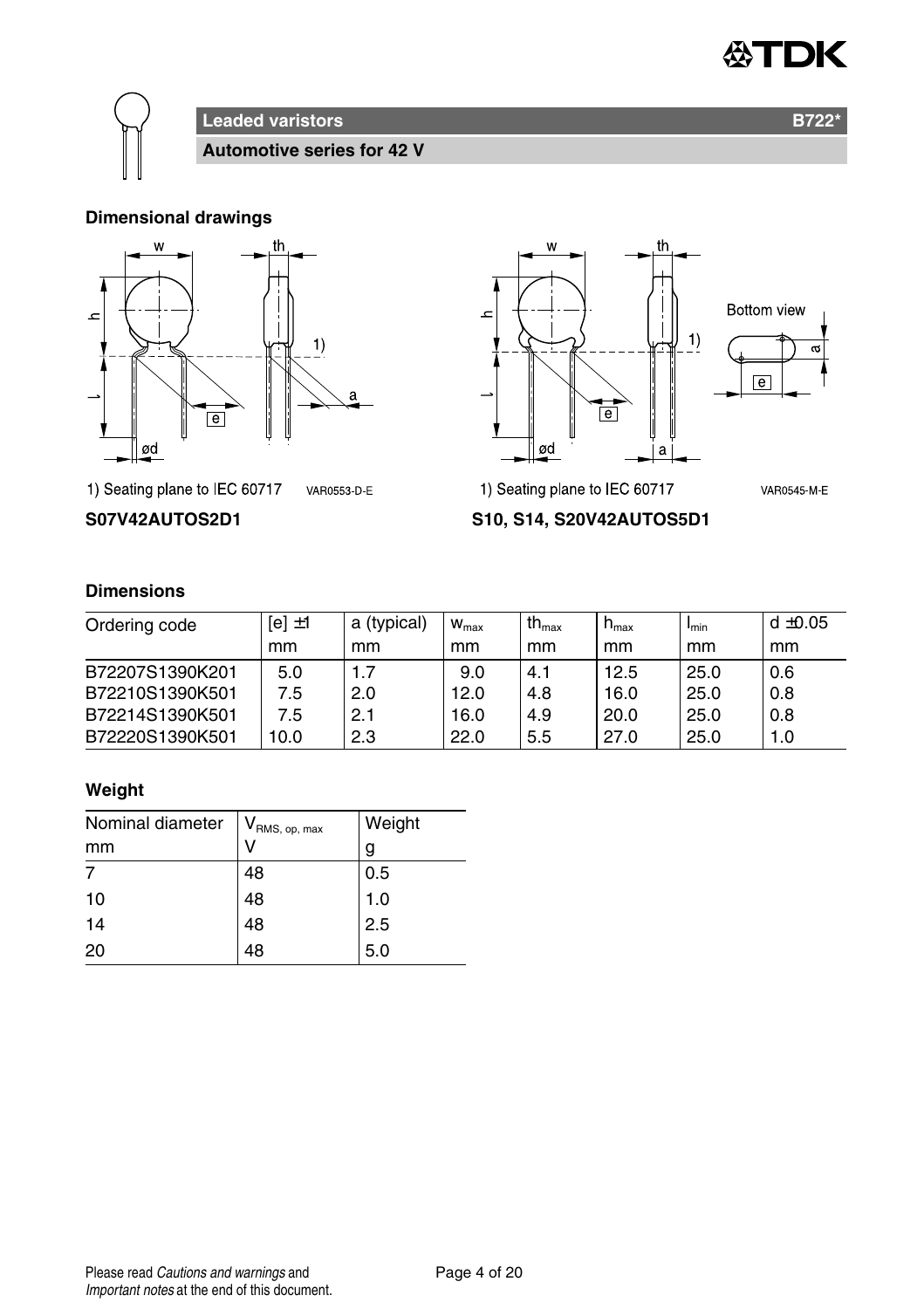

**Automotive series for 42 V**



# **Reliability data**

| Test                      | Test methods/conditions                                                                                                                                                    | Requirement                                            |
|---------------------------|----------------------------------------------------------------------------------------------------------------------------------------------------------------------------|--------------------------------------------------------|
| Varistor voltage          | The voltage between two terminals with   To meet the specified value<br>the specified measuring current applied<br>is called $V_v$ (1 mA <sub>pc</sub> $\omega$ 0.2  2 s). |                                                        |
| Clamping voltage          | The maximum voltage between two<br>terminals with the specified standard<br>impulse current (8/20 µs) applied.                                                             | To meet the specified value                            |
| Max. DC operating voltage | MIL STD 202F, method 108A, UCT,<br>$V_{DC}$ , 1000 h                                                                                                                       | $ \Delta V/V$ (1 mA) $ \leq 10\%$<br>No visible damage |
| Fast temperature cycling  | IEC 60068-2-14, test Na, LCT/UCT,<br>dwell time 15 min, 100 cycles<br>for SIOVAUTO types and dwell time<br>15 min, 1000 cycles for<br>SIOVAUTOD1 types                     | $ \Delta V/V$ (1 mA) $ \leq 5\%$<br>No visible damage  |
| Damp heat                 | IEC 60068-2-67, test Cy, 85 °C,<br>85% r. H., V <sub>pc</sub> , 1000 h                                                                                                     | $ \Delta V/V$ (1 mA) $ \leq 10\%$<br>No visible damage |

# **Note:**

UCT = Upper category temperature

LCT = Lower category temperature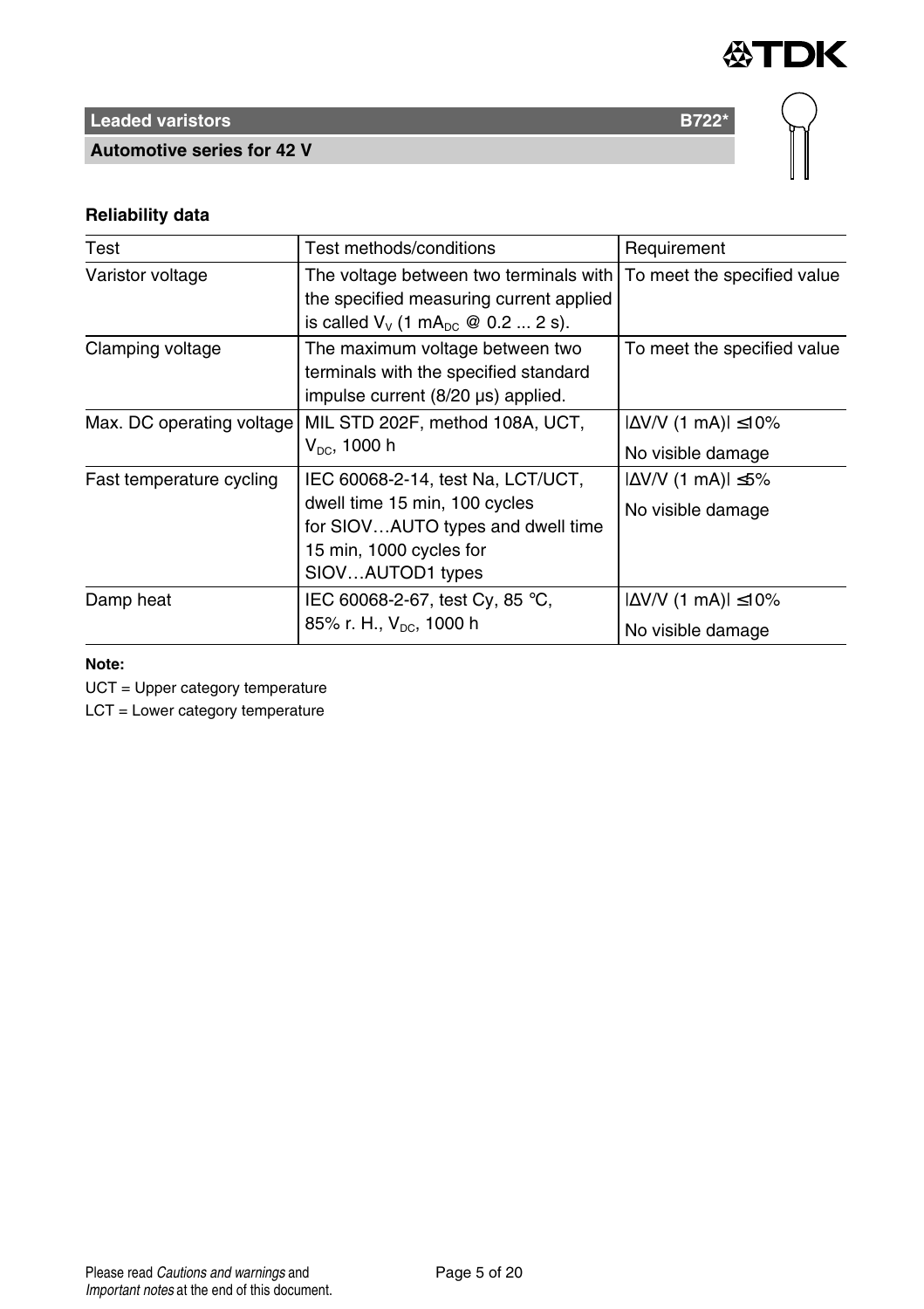



## **v/i characteristics**

 $v = f$  (i) for explanation of the characteristics refer to "General technical information", 1.6.3  $A =$  Leakage current,  $B =$  Protection level } for worst-case varistor tolerances



Please read Cautions and warnings and <br>
Page 6 of 20 Important notes at the end of this document.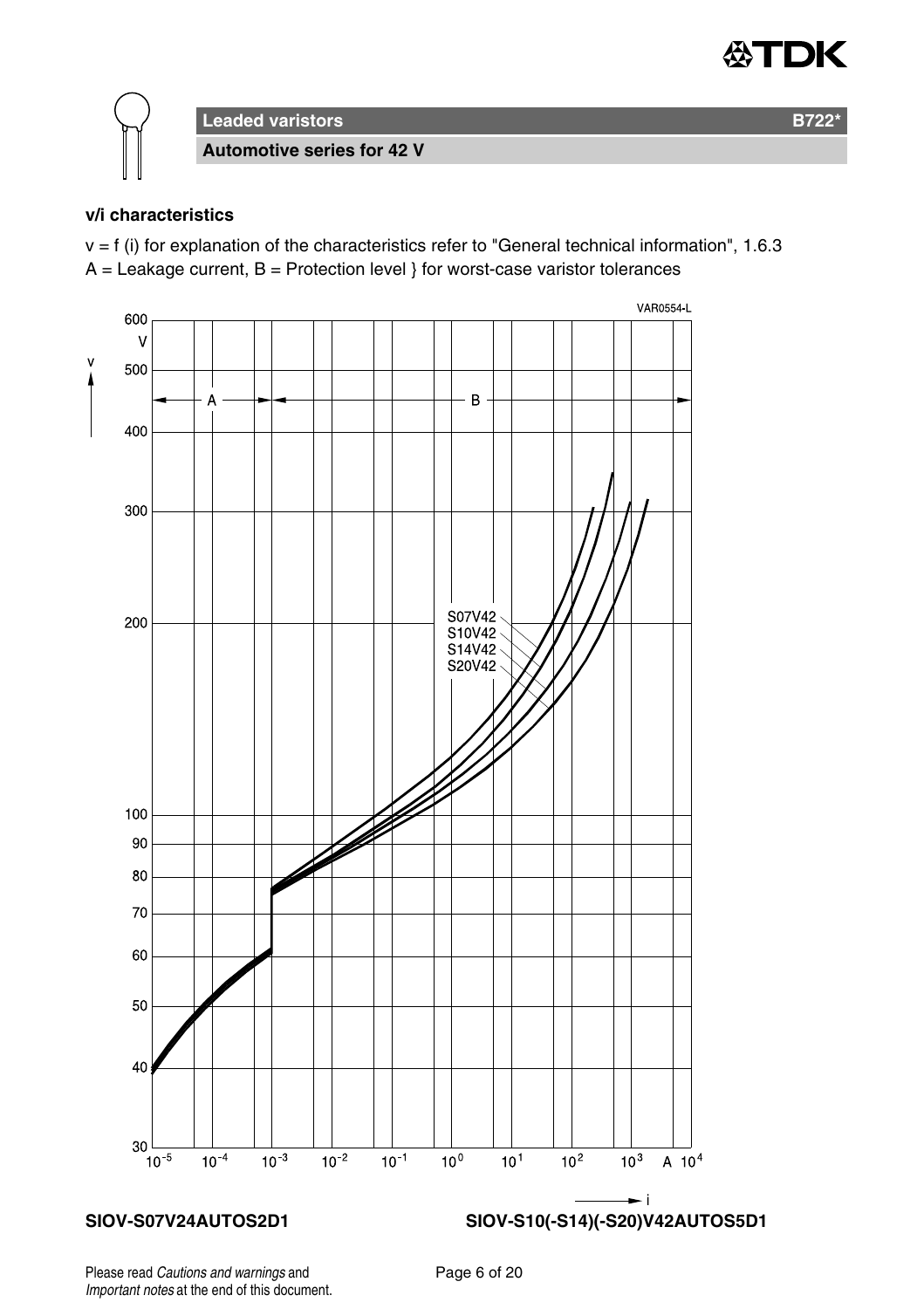# **Automotive series for 42 V**

# **Derating curves**

Maximum surge current  $i_{max} = f(t_r)$ , pulse train)

For explanation of the derating curves refer to "General technical information", section 1.8.1

∰TDK



# **SIOV-S07V42AUTOS2D1**



# **SIOV-S10V42AUTOS5D1**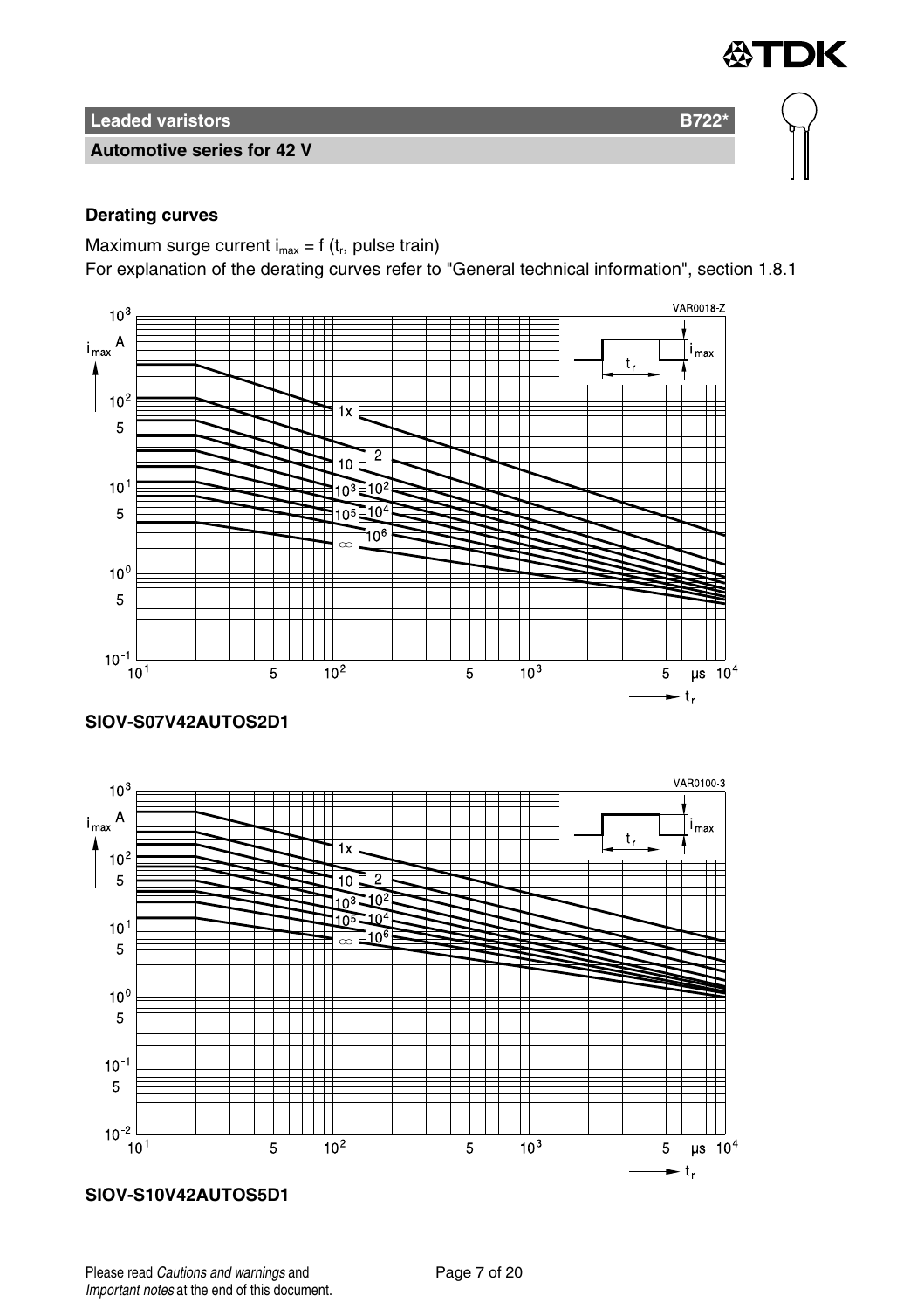

**Leaded varistors B722\* Automotive series for 42 V**

## **Derating curves**

Maximum surge current  $i_{max} = f(t_r)$ , pulse train)

For explanation of the derating curves refer to "General technical information", section 1.8.1



# **SIOV-S14V42AUTOS5D1**



#### **SIOV-S20V42AUTOS5D1**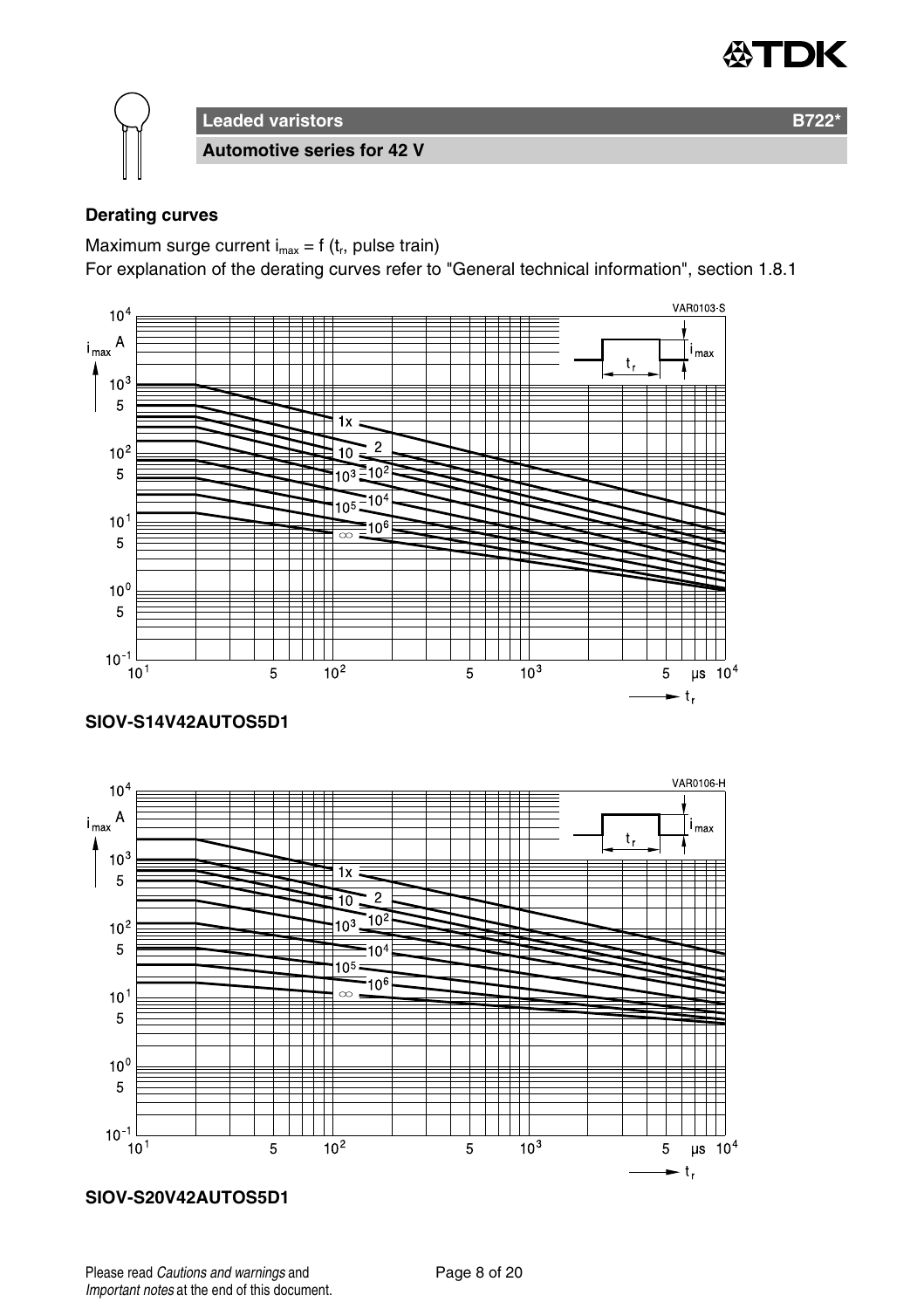

**Automotive series for 42 V**

# **Taping, packaging and lead configuration**

# **1 EPCOS ordering code system**

#### **For leaded varistors**

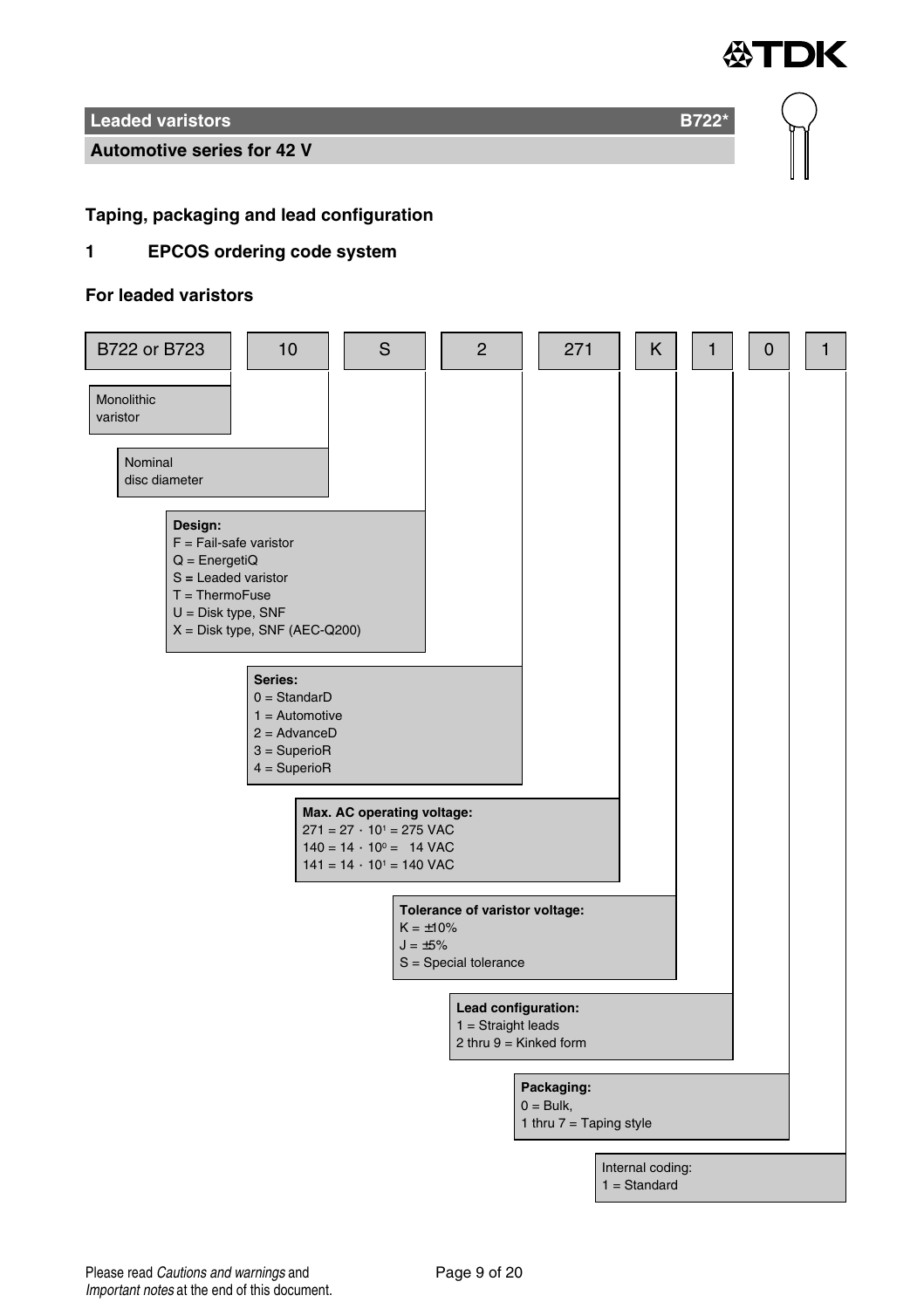



# **2 Taping and packaging of leaded varistors**

Tape packaging for lead spacing  $\boxed{e}$  = 5 fully conforms to IEC 60286-2, while for lead spacings  $\boxed{e}$  = 7.5 and 10 the taping mode is based on this standard.

# **2.1 Taping in accordance with IEC 60286-2 for lead spacing 5.0 mm**



# **2.2 Taping based on IEC 60286-2 for lead spacing 7.5 and 10 mm**

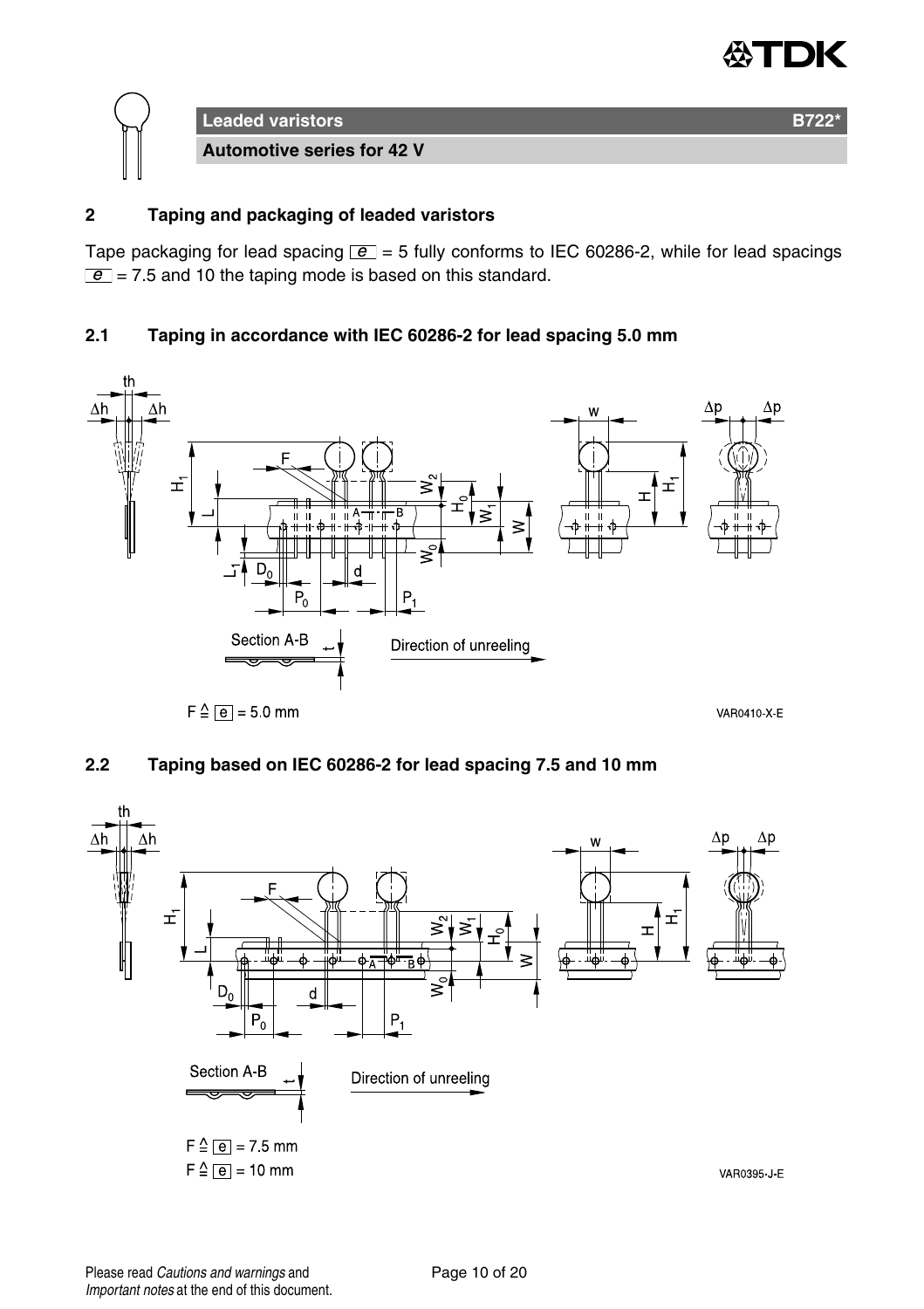

**Automotive series for 42 V**



# **2.3 Tape dimensions (in mm)**

| Sym-           | $ e  = 5.0$ | <b>Tolerance</b> | $ e  = 7.5$  | Tolerance    | $\boxed{e}$ = 10.0 Tolerance |              | Remarks          |
|----------------|-------------|------------------|--------------|--------------|------------------------------|--------------|------------------|
| bol            |             |                  |              |              |                              |              |                  |
| W              |             | max.             |              | max.         |                              | max.         | see tables in    |
|                |             |                  |              |              |                              |              | each series      |
| th             |             | max.             |              | max.         |                              | max.         | under            |
|                |             |                  |              |              |                              |              | "Dimensions"     |
| d              | 0.6         | ±0.05            | 0.8          | $\pm 0.05$   | 1.0                          | $\pm 0.05$   |                  |
| $P_0$          | 12.7        | ±0.3             | $12.7^{1}$   | ±0.3         | 12.7                         | ±0.3         | $±1$ mm/20       |
|                |             |                  |              |              |                              |              | sprocket holes   |
| $P_1$          | 3.85        | ±0.7             | 8.95         | ±0.8         | 7.7                          | ±0.8         |                  |
| F              | 5.0         | $+0.6/-0.1$      | 7.5          | $\pm 0.8$    | 10.0                         | ±0.8         |                  |
| $\Delta h$     | 0           | ±2.0             | depends on s |              | depends on s                 |              | measured at      |
| $\Delta p$     | 0           | ±1.3             | 0            | ±2.0         | 0                            | ±2.0         | top of compo-    |
|                |             |                  |              |              |                              |              | nent body        |
| W              | 18.0        | ±0.5             | 18.0         | ±0.5         | 18.0                         | ±0.5         |                  |
| $W_0$          | 5.5         | min.             | 11.0         | min.         | 11.0                         | min.         | Peel-off         |
|                |             |                  |              |              |                              |              | force $\geq$ 5 N |
| $W_1$          | 9.0         | ±0.5             | 9.0          | $+0.75/-0.5$ | 9.0                          | $+0.75/-0.5$ |                  |
| W <sub>2</sub> | 3.0         | max.             | 3.0          | max.         | 3.0                          | max.         |                  |
| H              | 18.0        | $+2.0/-0$        | 18.0         | $+2.0/-0$    | 18.0                         | $+2.0/-0$    | 2)               |
| $H_0$          | 16.0        | $\pm 0.5$        | 16.0         | ±0.5         | 16.0                         | ±0.5         | 3)               |
|                | (18.0)      |                  | (18.0)       |              |                              |              |                  |
| $H_1$          | 32.2        | max.             | 45.0         | max.         | 45.0                         | max.         |                  |
| $D_0$          | 4.0         | ±0.2             | 4.0          | ±0.2         | 4.0                          | ±0.2         |                  |
| t              | 0.9         | max.             | 0.9          | max.         | 0.9                          | max.         | without lead     |
| L              | 11.0        | max.             | 11.0         | max.         | 11.0                         | max.         |                  |
| $L_1$          | 0.5         | max.             |              |              |                              |              |                  |

1) Taping with  $P_0 = 15.0$  mm upon request

2) Applies only to uncrimped types

3) Applies only to crimped types ( $H_0 = 18$  upon request)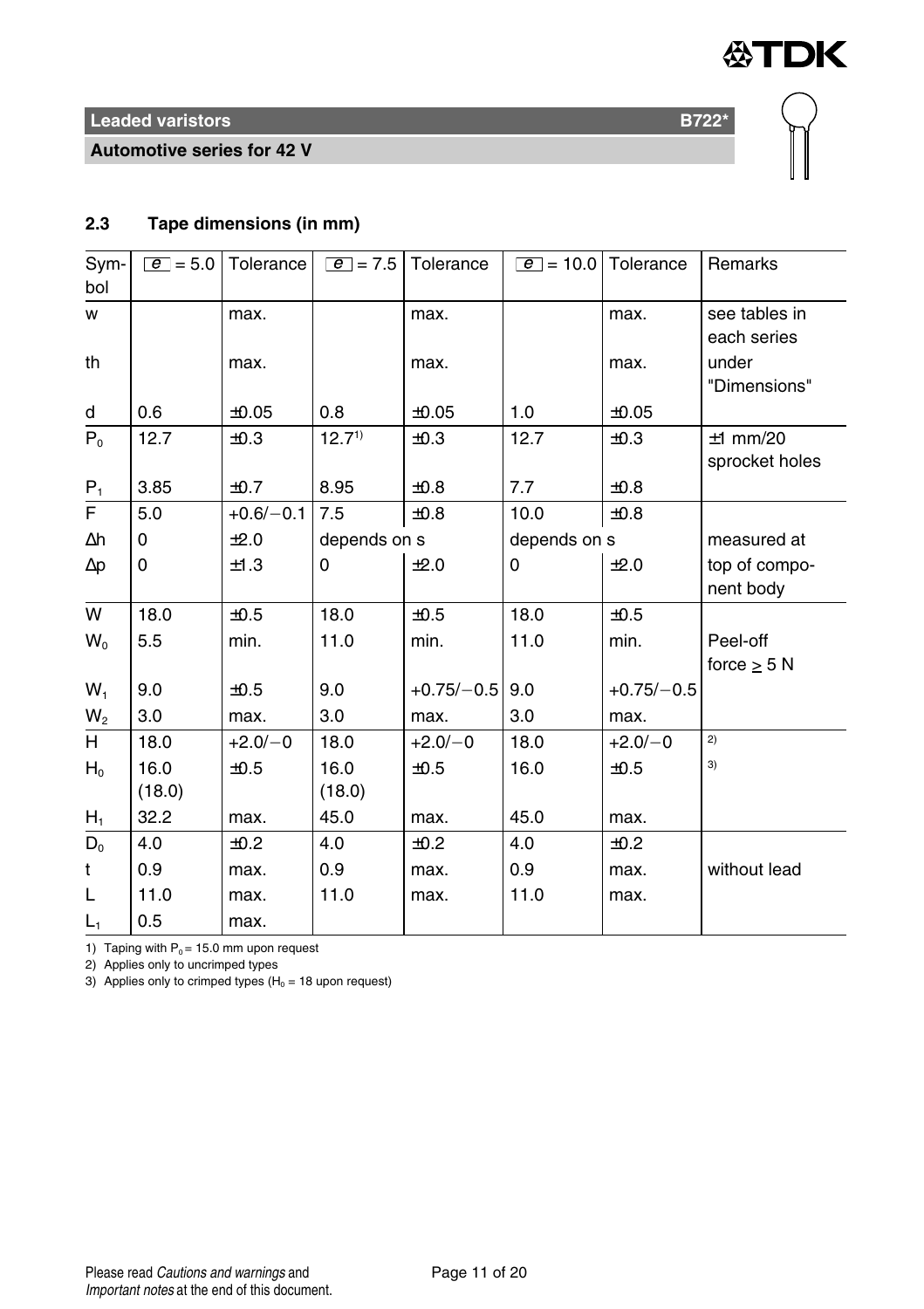



**Automotive series for 42 V**

# **2.4 Taping mode**

Example: B72210S0271K1 **5** 1

——<br>Digit 14

| Digit 14       | Taping           | Reel type                          | Seating plane height H <sub>0</sub> | Seating plane height H | Pitch distance |
|----------------|------------------|------------------------------------|-------------------------------------|------------------------|----------------|
|                | mode             |                                    | for crimped types                   | for uncrimped types    | $P_0$          |
|                |                  |                                    | mm                                  | mm                     | mm             |
| 0              |                  | <b>Bulk</b>                        |                                     |                        |                |
| 1              | G                |                                    | 16                                  | 18                     | 12.7           |
| $\overline{2}$ | G <sub>2</sub>   |                                    | 18                                  |                        | 12.7           |
| 3              | G3               | $\mathsf{I}$                       | 16                                  | 18                     | 12.7           |
| $\overline{4}$ | G4               | $\mathsf{I}$                       | 18                                  |                        | 12.7           |
| 5              | G5               | Ш                                  | 16                                  | 18                     | 12.7           |
| 6              | GA               | Ammo pack                          | 16                                  | 18                     | 12.7           |
| 7              | G <sub>2</sub> A | Ammo pack                          | 18                                  |                        | 12.7           |
|                |                  | Internal coding for special taping |                                     |                        |                |
|                | G6               | Ш                                  | 18                                  |                        | 12.7           |
|                | G <sub>10</sub>  | Ш                                  | 16                                  | 18                     | 15.0           |
|                | G11              | $\mathsf{I}$                       | 18                                  |                        | 15.0           |
|                | G10A             | Ammo pack                          | 16                                  | 18                     | 15.0           |
|                | G11A             | Ammo pack                          | 18                                  |                        | 15.0           |

## **2.5 Reel dimension**





#### **Dimensions** (in mm)

| Reel type |          |          |            | w       |
|-----------|----------|----------|------------|---------|
|           | 360 max. | $31 + 1$ | approx. 45 | 54 max. |
|           | 360 max. | $31 + 1$ | approx. 55 | 64 max. |
| Ш         | 500 max. | $23 + 1$ | approx. 59 | 72 max. |

If reel type III is not compatible with insertion equipment because of its large diameter, nominal disk diameter 10 mm and 14 mm can be supplied on reel II upon request (taping mode G3).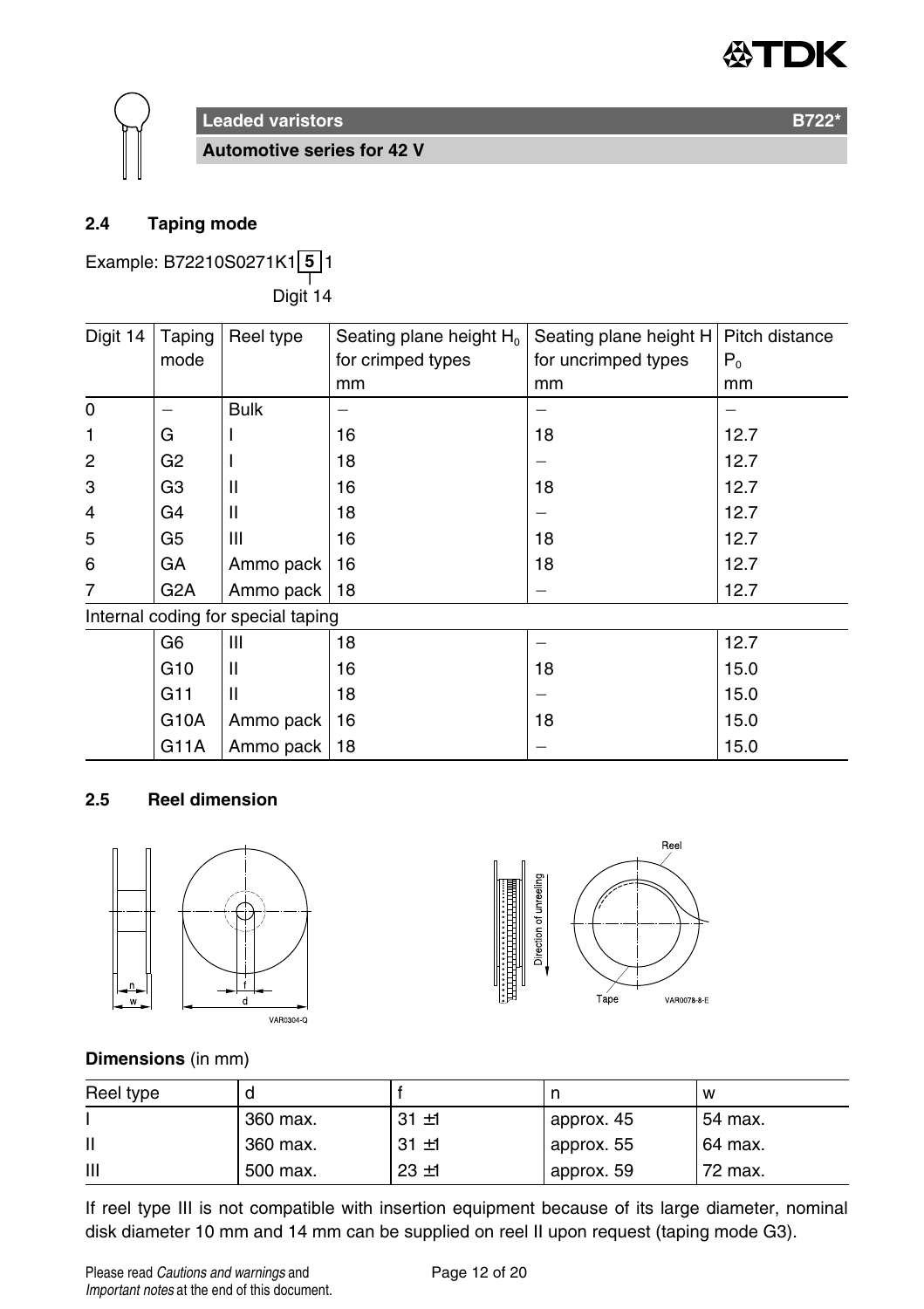**Leaded varistors B722<sup>\*</sup> B722<sup>\*</sup>** 

**Automotive series for 42 V**

# **2.6 Ammo pack dimensions**



# **3 Lead configuration**

Straight leads are standard for disk varistors. Other lead configurations as crimp style or customer-specific lead wire length according to 3.1, 3.2, 3.3 and 3.4 are optional. Crimped leads (non-standard) are differently crimped for technical reasons; the individual crimp styles are denoted by consecutive numbers (S, S2 through S5) as shown in the dimensional drawings below.

The crimp styles of the individual types can be seen from the type designation in the ordering tables.

# **3.1 Crimp style mode**

Example: B72210S0271K **5** 01

——<br>Digit 13

| Digit 13 of ordering code | Crimp style              | Figure |
|---------------------------|--------------------------|--------|
|                           | Standard, straight leads |        |
| 2                         | S2                       |        |
| 3                         | S3                       |        |
| 5                         | S <sub>5</sub>           |        |
| Available upon request    |                          |        |
| Internal coding           |                          |        |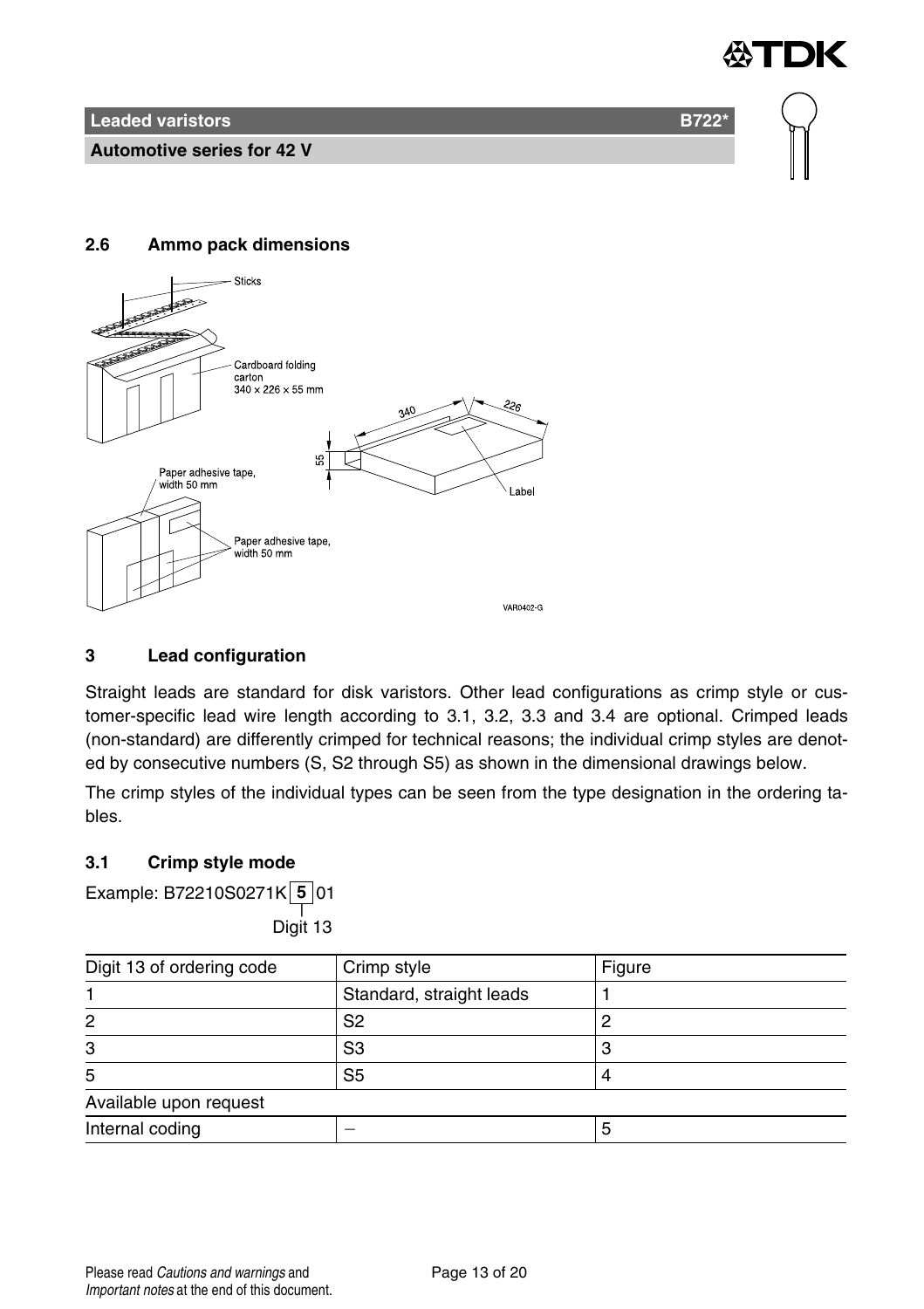



#### **3.2 Standard leads and non-standard crimp styles**

The basic dimensions in figure 1 to 5 are valid for types with either round or square (EnergetiQ series) component head.

# **Standard, straight leads Non-standard,**



1) Seating plane to IEC 717 **VAR0586 W E** 

**crimp style S2**



1) Seating plane to IEC 60717 VAR0411 F E

**Non-standard, crimp style S3**



1) Seating plane to IEC 60717 VAR0396 R E

Figure 1 **Figure 2** Figure 2 **Figure 3** 

# **Non-standard, crimp style S5**



1) Seating plane to IEC 60717 VAR0726 M-E

**Figure 4**

Please read Cautions and warnings and <br>
Page 14 of 20 Important notes at the end of this document.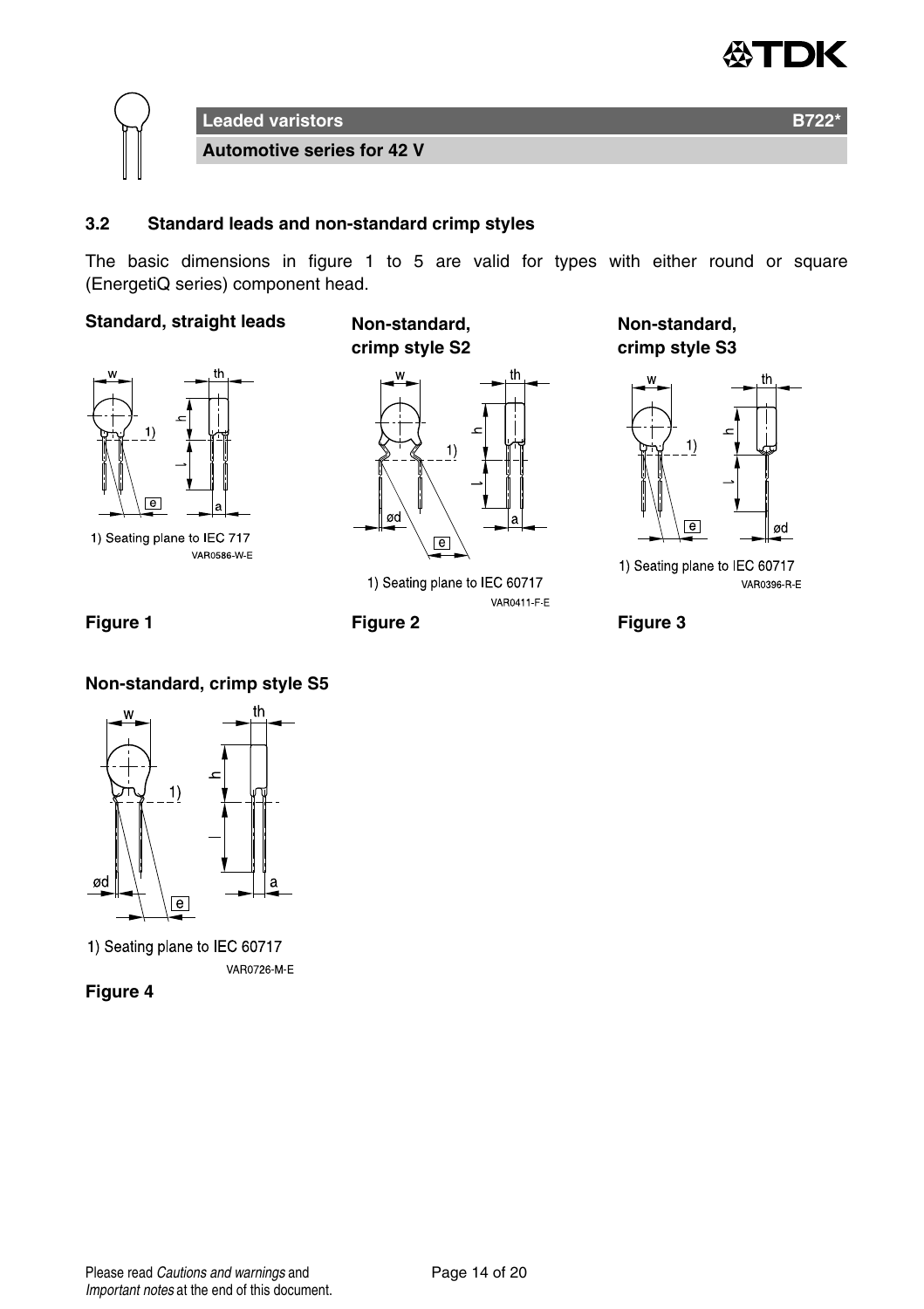**Automotive series for 42 V**

# **3.3 Trimmed leads (non-standard)**

Varistors with cut leads available upon request.

| Lead length tolerances: |                  |
|-------------------------|------------------|
| Straight leads          | $+/-0.8$ mm      |
| Crimped leads           | $+/-0.5$ mm      |
| Minimum lead length     | $3.0 \text{ mm}$ |



1) Seating plane to IEC 60717<br>\*) For round component head<br>\*\*) For EnergetiQ series, square component head

VAR0642-U-E

**Figure 5**



怂

**TDK**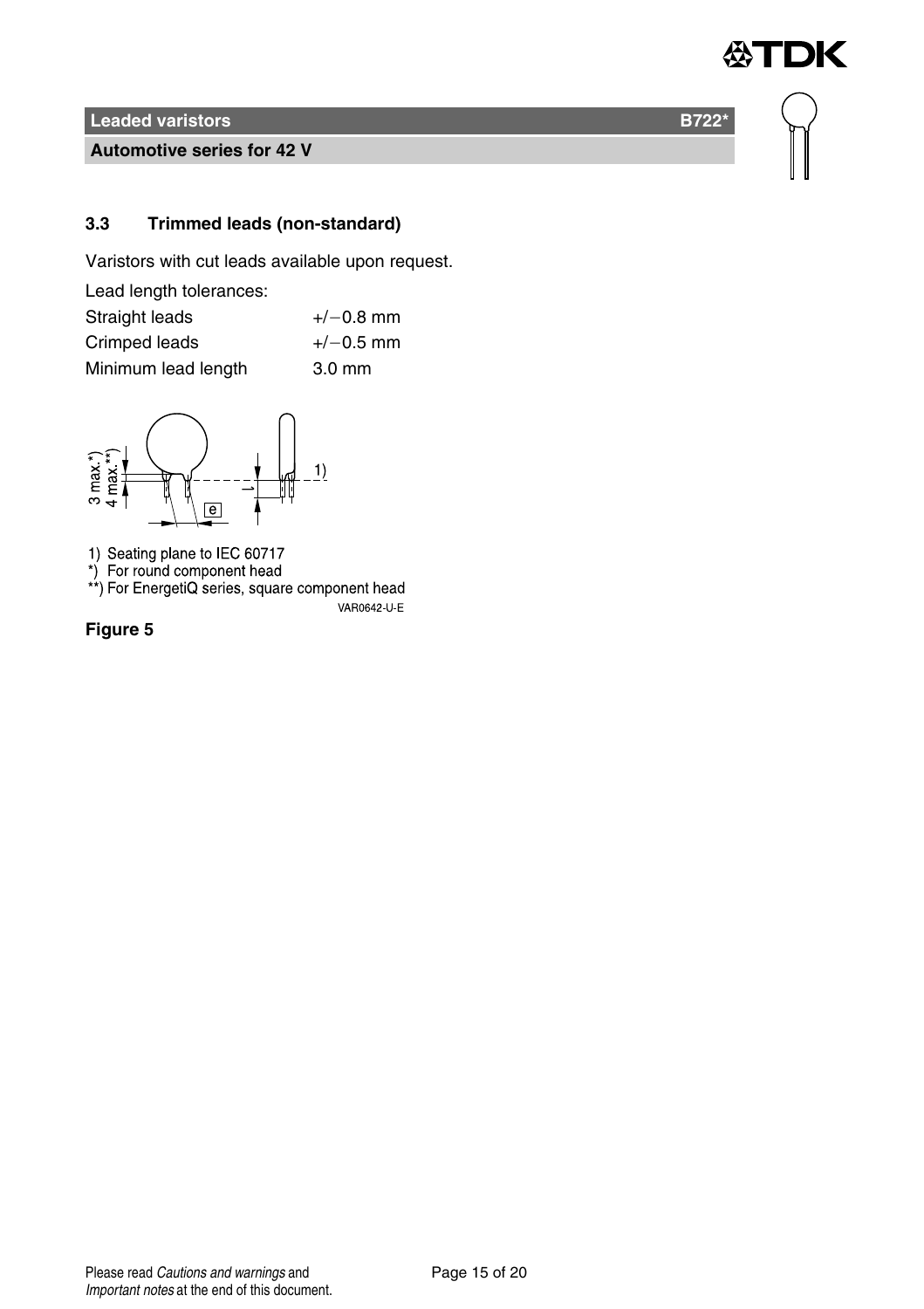

**Leaded varistors B722** 

**Automotive series for 42 V**

#### **Cautions and warnings**

## **General**

- 1. EPCOS metal oxide varistors are designed for specific applications and should not be used for purposes not identified in our specifications, application notes and data books unless otherwise agreed with EPCOS during the design-in-phase.
- 2. Ensure suitability of SIOVs through reliability testing during the design-in phase. SIOVs should be evaluated taking into consideration worst-case conditions.
- 3. For applications of SIOVs in line-to-ground circuits based on various international and local standards there are restrictions existing or additional safety measures required.

## **Storage**

- 1. Store SIOVs only in original packaging. Do not open the package prior to processing.
- 2. Recommended storage conditions in original packaging: Storage temperature:  $-25$  °C ... +45 °C, Relative humidity: <75% annual average, <95% on maximum 30 days a year. Dew precipitation: is to be avoided.
- 3. Avoid contamination of an SIOV's during storage, handling and processing.
- 4. Avoid storage of SIOVs in harmful environments that can affect the function during long-term operation (examples given under operation precautions).
- 5. The SIOV type series should be soldered after shipment from EPCOS within the time specified:

SIOV-S, -Q, -LS, -B, -SNF 24 months ETFV/ T series, -CU 12 months.

#### **Handling**

- 1. SIOVs must not be dropped.
- 2. Components must not be touched with bare hands. Gloves are recommended.
- 3. Avoid contamination of the surface of SIOV electrodes during handling, be careful of the sharp edge of SIOV electrodes.

#### **Soldering (where applicable)**

- 1. Use rosin-type flux or non-activated flux.
- 2. Insufficient preheating may cause ceramic cracks.
- 3. Rapid cooling by dipping in solvent is not recommended.
- 4. Complete removal of flux is recommended.
- 5. Temperatures of all preheat stages and the solder bath must be strictly controlled especially for T series (T14 and T20).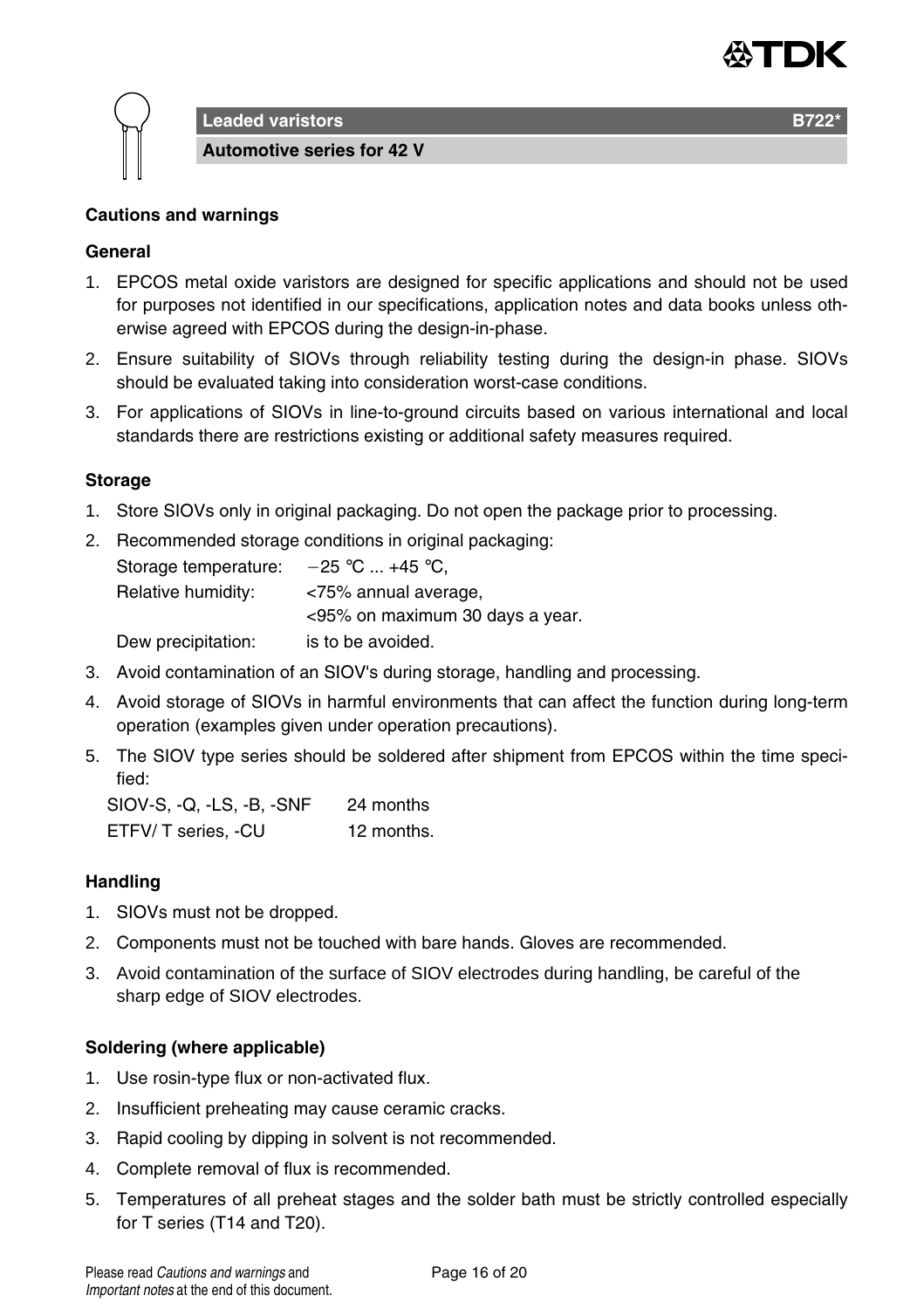

#### **Automotive series for 42 V**



## **Mounting**

- 1. Potting, sealing or adhesive compounds can produce chemical reactions in the SIOV ceramic that will degrade the component's electrical characteristics.
- 2. Overloading SIOVs may result in ruptured packages and expulsion of hot materials. For this reason SIOVs should be physically shielded from adjacent components.

## **Operation**

- 1. Use SIOVs only within the specified temperature operating range.
- 2. Use SIOVs only within the specified voltage and current ranges.
- 3. Environmental conditions must not harm SIOVs. Use SIOVs only in normal atmospheric conditions. Avoid use in deoxidizing gases (chlorine gas, hydrogen sulfide gas, ammonia gas, sulfuric acid gas etc), corrosive agents, humid or salty conditions.Contact with any liquids and solvents should be prevented.

# **Display of ordering codes for EPCOS products**

The ordering code for one and the same EPCOS product can be represented differently in data sheets, data books, other publications, on the EPCOS website, or in order-related documents such as shipping notes, order confirmations and product labels. **The varying representations of the ordering codes are due to different processes employed and do not affect the specifications of the respective products**. Detailed information can be found on the Internet under www.epcos.com/orderingcodes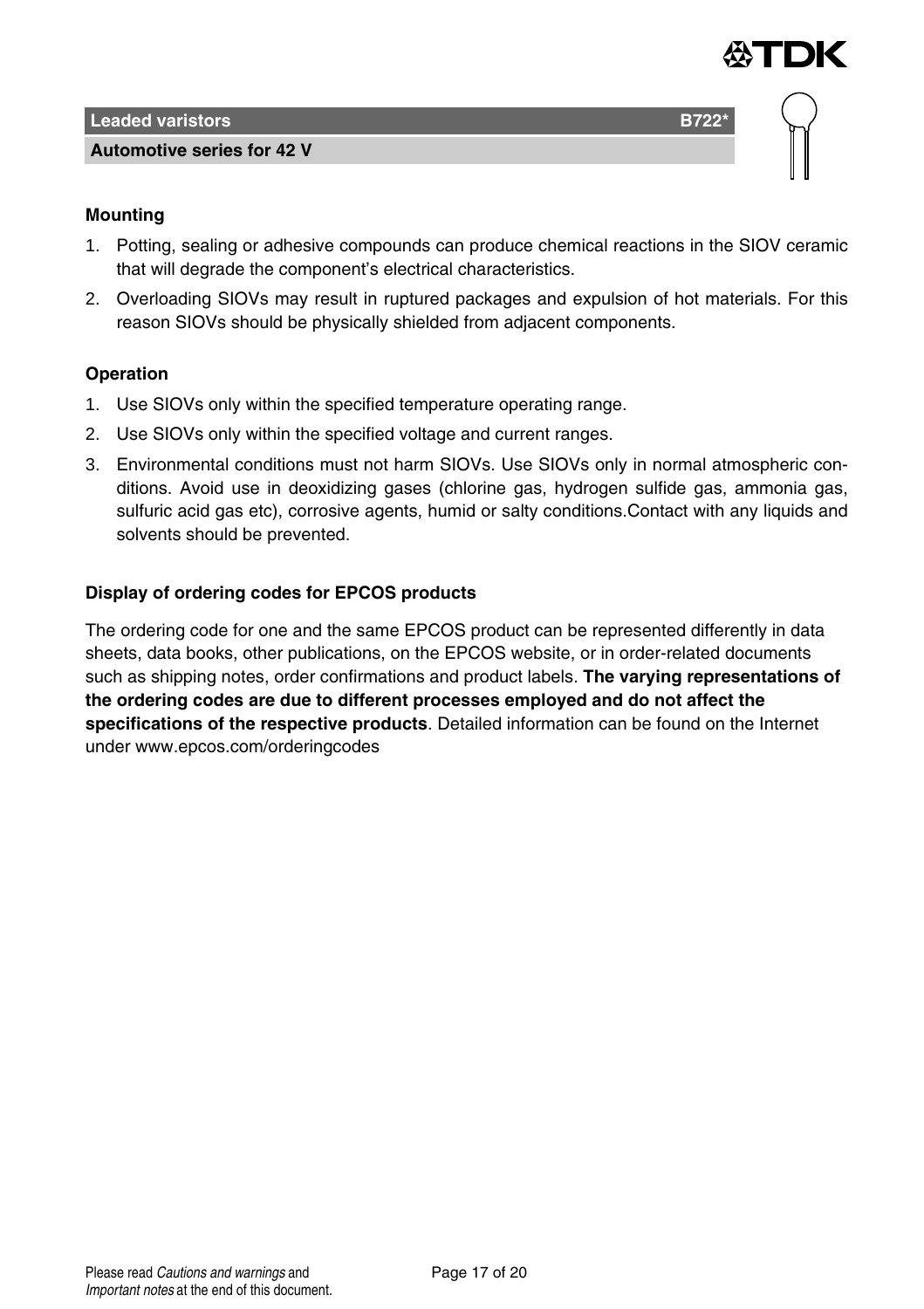



**Leaded varistors B722<sup>\*</sup> B722<sup>\*</sup>** 

**Automotive series for 42 V**

# **Symbols and terms**

| Symbol                    | Term                                                                     |
|---------------------------|--------------------------------------------------------------------------|
| C                         | Capacitance                                                              |
| $\mathbf{C}_{\text{typ}}$ | Typical capacitance                                                      |
| т                         | Current                                                                  |
| $\mathsf{i}_{\mathsf{c}}$ | Current at which $V_{c,max}$ is measured                                 |
| I <sub>leak</sub>         | Leakage current                                                          |
| $I_{\text{max}}$          | Maximum surge current (also termed peak current)                         |
| $I_{\text{max}}$          | Maximum discharge current                                                |
| $I_n$                     | Nominal discharge current to UL 1449                                     |
| LCT                       | Lower category temperature                                               |
| $L_{typ}$                 | Typical inductance                                                       |
| $P_{\text{max}}$          | Maximum average power dissipation                                        |
| $R_{inc}$                 | Insulation resistance                                                    |
| $R_{\text{min}}$          | Minimum resistance                                                       |
| $T_{A}$                   | Ambient temperature                                                      |
| t,                        | Duration of equivalent rectangular wave                                  |
| UCT                       | Upper category temperature                                               |
| $\mathsf{v}$              | Voltage                                                                  |
| $V_{\text{clamp}}$        | Clamping voltage                                                         |
| $V_{c, max}$              | Maximum clamping voltage at specified current i <sub>c</sub>             |
| $V_{DC}$                  | DC operating voltage                                                     |
| $V_{\text{jump}}$         | Maximum jump start voltage                                               |
| $\mathbf{V}_{\text{max}}$ | Maximum voltage                                                          |
| $V_{\rm on}$              | Operating voltage                                                        |
| V <sub>RMS</sub>          | AC operating voltage, root-mean-square value                             |
| V <sub>RMS, op, max</sub> | Root-mean-square value of max. DC operating voltage incl. ripple current |
| V <sub>sure</sub>         | Super imposed surge voltage                                              |
| $V_{V}$                   | Varistor voltage                                                         |
| $\Delta V_{V}$            | Tolerance of varistor voltage                                            |
| $W_{\text{ID}}$           | Maximum load dump                                                        |
| $\mathsf{W}_{\text{max}}$ | Maximum energy absorption                                                |
|                           |                                                                          |
| $\boxed{e}$               | Lead spacing                                                             |

All dimensions are given in mm.

The commas used in numerical values denote decimal points.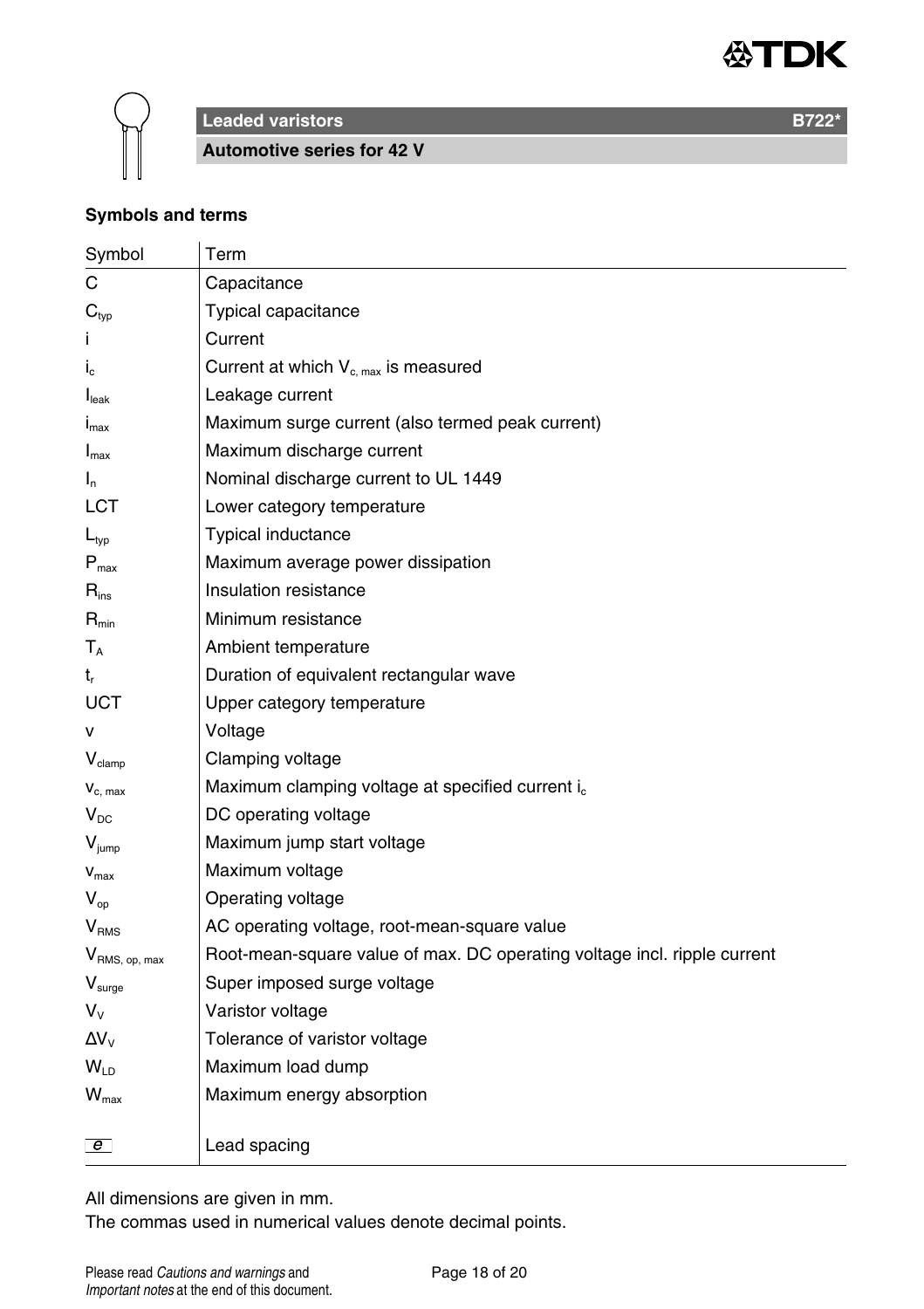

The following applies to all products named in this publication:

- 1. Some parts of this publication contain **statements about the suitability of our products for certain areas of application**. These statements are based on our knowledge of typical requirements that are often placed on our products in the areas of application concerned. We nevertheless expressly point out **that such statements cannot be regarded as binding statements about the suitability of our products for a particular customer application.** As a rule we are either unfamiliar with individual customer applications or less familiar with them than the customers themselves. For these reasons, it is always ultimately incumbent on the customer to check and decide whether a product with the properties described in the product specification is suitable for use in a particular customer application.
- 2. We also point out that **in individual cases, a malfunction of electronic components or failure before the end of their usual service life cannot be completely ruled out in the current state of the art, even if they are operated as specified.** In customer applications requiring a very high level of operational safety and especially in customer applications in which the malfunction or failure of an electronic component could endanger human life or health (e.g. in accident prevention or life-saving systems), it must therefore be ensured by means of suitable design of the customer application or other action taken by the customer (e.g. installation of protective circuitry or redundancy) that no injury or damage is sustained by third parties in the event of malfunction or failure of an electronic component.
- 3. **The warnings, cautions and product-specific notes must be observed.**
- 4. In order to satisfy certain technical requirements, **some of the products described in this publication may contain substances subject to restrictions in certain jurisdictions (e.g. because they are classed as hazardous)**. Useful information on this will be found in our Material Data Sheets on the Internet (www.tdk-electronics.tdk.com/material). Should you have any more detailed questions, please contact our sales offices.
- 5. We constantly strive to improve our products. Consequently, **the products described in this publication may change from time to time**. The same is true of the corresponding product specifications. Please check therefore to what extent product descriptions and specifications contained in this publication are still applicable before or when you place an order.

We also **reserve the right to discontinue production and delivery of products**. Consequently, we cannot guarantee that all products named in this publication will always be available. The aforementioned does not apply in the case of individual agreements deviating from the foregoing for customer-specific products.

- 6. Unless otherwise agreed in individual contracts, **all orders are subject to our General Terms and Conditions of Supply.**
- 7. **Our manufacturing sites serving the automotive business apply the IATF 16949 standard.** The IATF certifications confirm our compliance with requirements regarding the quality management system in the automotive industry. Referring to customer requirements and customer specific requirements ("CSR") TDK always has and will continue to have the policy of respecting individual agreements. Even if IATF 16949 may appear to support the acceptance of unilateral requirements, we hereby like to emphasize that **only requirements mutually agreed upon can and will be implemented in our Quality Management System.** For clarification purposes we like to point out that obligations from IATF 16949 shall only become legally binding if individually agreed upon.